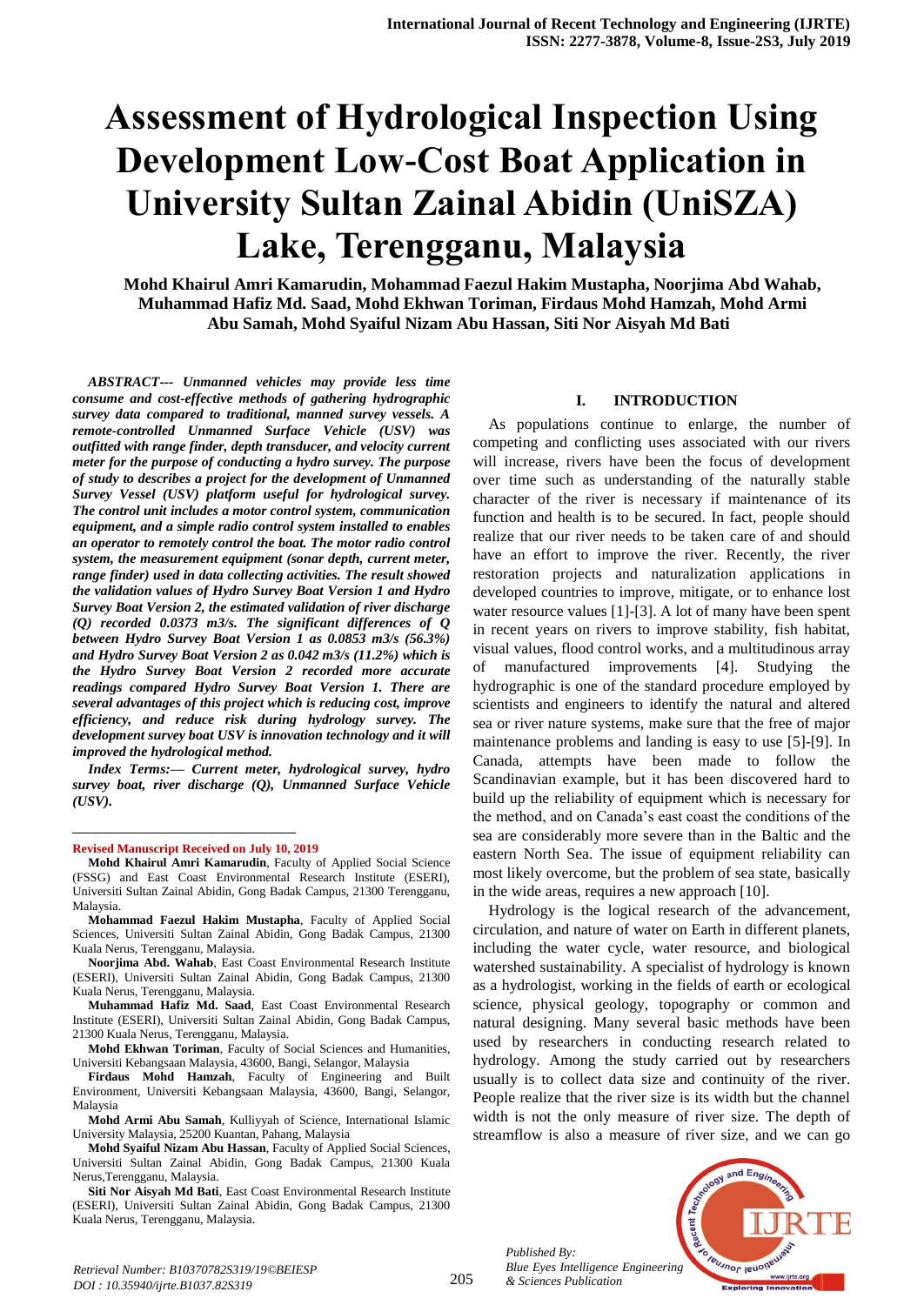through the small river, but for a large river, we need to cross by boat or bridge. Another method to determine the stream size is the cross-sectional area of the channel. However, another method to measure the river size is the volume of water that totally possesses the channel and the streamflow [11]-[14].

There is a specific aim of hydrographic survey, using any method such as sonic depth measurement and running parallel sounding lines over the area, has to be formulated regarding the desired accuracy criterion [15]. Another technique of hydro surveying used to examine underwater environment was based on RTK/DGPS technology, side scan sonar (SSS), single beam echo sounders (SBES), and direct underwater research. It makes conceivable route of the small hydrographic vessel along the pre-characterized profiles, examination of base shape, measure of water volume, elaboration of stream charts and observing of unsafe shallow spots [16]. All of this technology is typically seen in other countries but fewer in Malaysia. Typically, the price of a bigger boat and UAV is expensive, the conventional boat is less efficiency and logistic cost is high to conduct research studies. The manual operated boat is very dangerous and can cause accidents to the researcher during the research process. The aim of design and develop low-cost prototype boat for to collect data for water discharge by measuring water depth, water velocity and river width for hydro survey. The hydro survey boat project for measuring river environment could increase the total productivity of that human labour, and thereby reduce ecological damage and avoid an accident during researching on site. Besides, to minimizing environmental and human cost, the low-cost automatic boat can benefit the user for by increasing the accuracy of collecting data. Otherwise, the impact or usefulness for this project is researcher and educators in hydrology field around country can benefit this product for research and development program.

#### **II. LITERATURE VIEW**

Based on river formation concept, a basic control on river size is the discharge, and the discharge measurement depends on the flow velocity measurement. The equation continuity relation  $Q = AV$  is based on the river flow measurement, water discharge (V), cross-sectional area (A), and flow velocity (V). The cross-section of the channel must be observed to determine the cross-sectional area (A), and the average of flow velocity (V) is determined by using a current meter [17], [18]. Practically, dividing the crosssection of the channel into a number subsection and measuring the discharge in each and summing them is how to determine discharge of water. This method is known as component method (Fig. 1 and 2).



**Fig. 1: Theoretical method of measuring river discharge (Q)**



There are various types of boat surveys available in the market today in terms of good quality and advanced technology. The function applied to the boat also is suitable and appropriate for use in the study of hydrology. Based on studies that have been conducted, most of the survey boat has a price that is too expensive and unaffordable by a few researchers in Malaysia. Mostly the survey boat has a price in the range of up to RM200000. The price will be a problem for researchers in Malaysia in the process of implementing the study of rivers across the country. The sizes and materials used to make boats is also very important in determining whether the boat is expensive or inexpensive. So, at the end of this project, the researcher expects this product to be produced will help researchers in order to have a survey boat at low cost and good quality. Based on previous studies that have been described in detail previously, some of the existing concept can be considered and used to developing this project such as electronic component for boat moving operation to collect data. To achieve the objectives which focus on cost reduction, material used, small-scale size, it is better to implement the innovation of existing method, design, and technology into the product to be produced.

#### **III. THEORETICAL FRAMEWORK**

University Sultan Zainal Abidin (UniSZA) Lake was selected as the study area to test the product development process, the fabrication of Hydro Survey Boat is due to the inefficiency of manual boat during hydrology process. This is because the manual boat is expensive in terms of logistic and dangerous to the researcher during hydrology survey. The methodology is a system of methods used in finishing this project. In design and prototype low-cost boat for hydro survey, there are several steps must be followed. So, a flow chart is charted out as a guideline to be followed. Besides knowing procedure of project, the procedure of designing and fabricating should be known very well. It will produce the product better. There are several methods involves finding the information about this project. Other than that, it can help the researcher to get the correct statement and information about their research and also help to create a product by searching the difficulties. Besides that, identifying the problems can facilitate the generation of

*Published By: Blue Eyes Intelligence Engineering & Sciences Publication* 



*Retrieval Number: B10370782S319/19©BEIESP DOI : 10.35940/ijrte.B1037.82S319*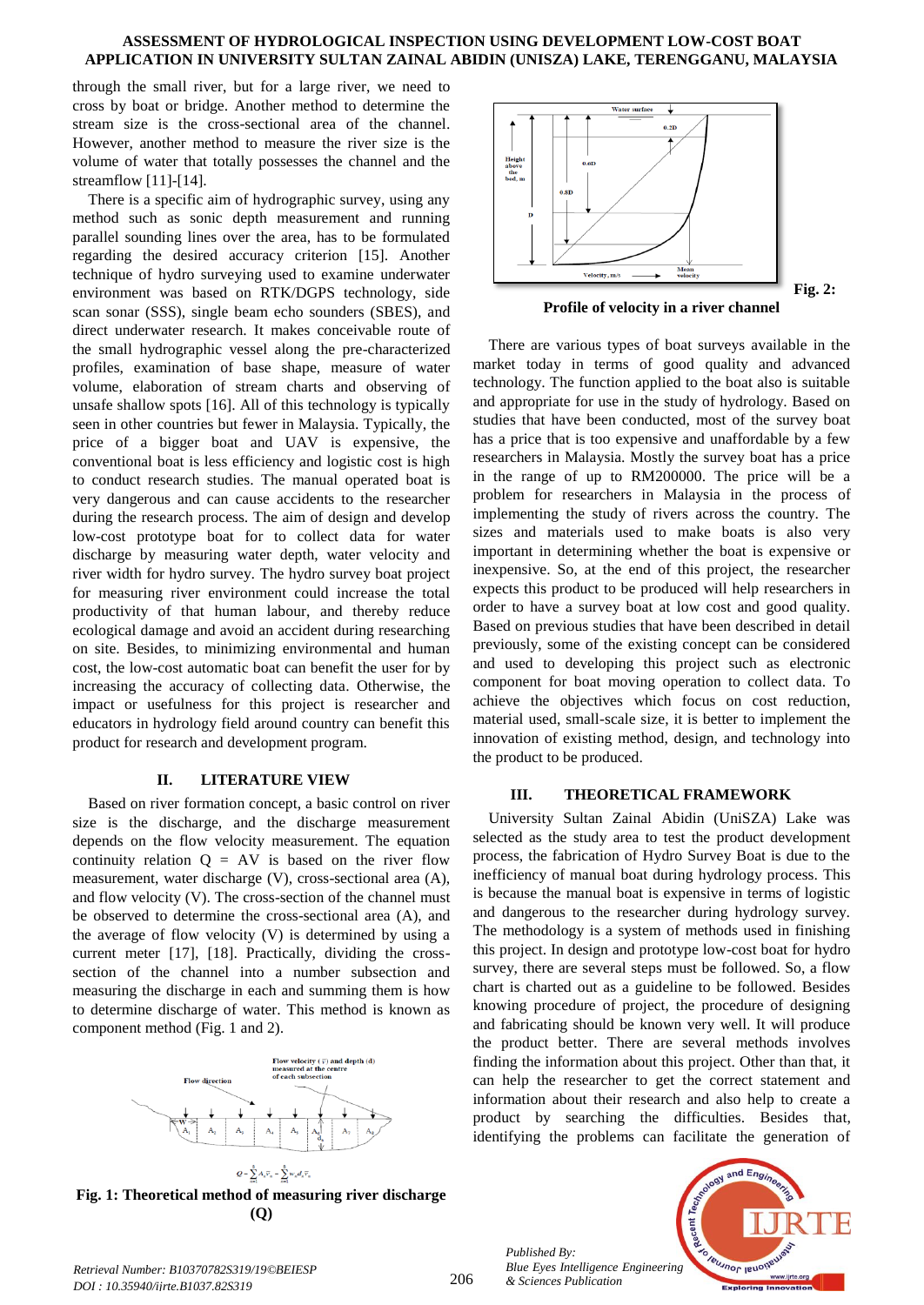many ideas to produce the product. Not only have that, the researcher can fulfil the user requirement as well as to innovate the hydro survey boat. A few methods provided to the information about this project such as observation, interview, and literature review. There are three steps in design stage which are sketching, evaluating and 3D drawing. Meanwhile, fabrication has a few steps. Based on the below, the research model can be described as Fig. 3.

Evaluation is based on the concept hydro survey boat had been proposed. From these sketches, an evaluation is made to evaluate the best concept or combine the concept. After the process of sketching and evaluation, the selected design for boat is as below (Fig. 4). There are different criteria in the matrix chart includes lightweight, durability, ease of manufacture, ease of handling, ease of use, material cost and safety. For the selected design, 3D drawing is produced through running out the Autodesk Inventor software. Every part has been sketched then assembled through the inventor software. This stage is important to get a preliminary view of the product to be developed. Then the assembled product has been applied through 2D drawing to show the different view includes top front view, top view, side view, and isometric view (Fig. 5). Every part has been sketched then assembled through the inventor software. This stage is important to get a preliminary view of the product to be developed. Then the assembled product has been applied through 2D drawing to show the different view includes top front view, top view, side view, and isometric view (Fig. 6).



**Fig. 3: The framework of studies**



**Fig. 4: Selected design**



**Fig. 5: 3D drawing of selected design**



**Fig. 6: Technical drawing with dimension**

Product architecture is related to the functional elements and physical components of products [19]. The scheme by which the function of a product is allocated to physical components, more precisely as the arrangement of functional elements, the mapping from functional elements to physical components, and the specification of the interfaces among interacting physical components [20]. The arrangement of functional elements into physical chunks which become the building blocks for the product or family of products. Fig. 7 shows the parts of the boat details with the description. There are five types of material will be use based on material cost, manufacturing cost and quality that lasts longer after product is developed, which are Polyvinyl



*Published By:*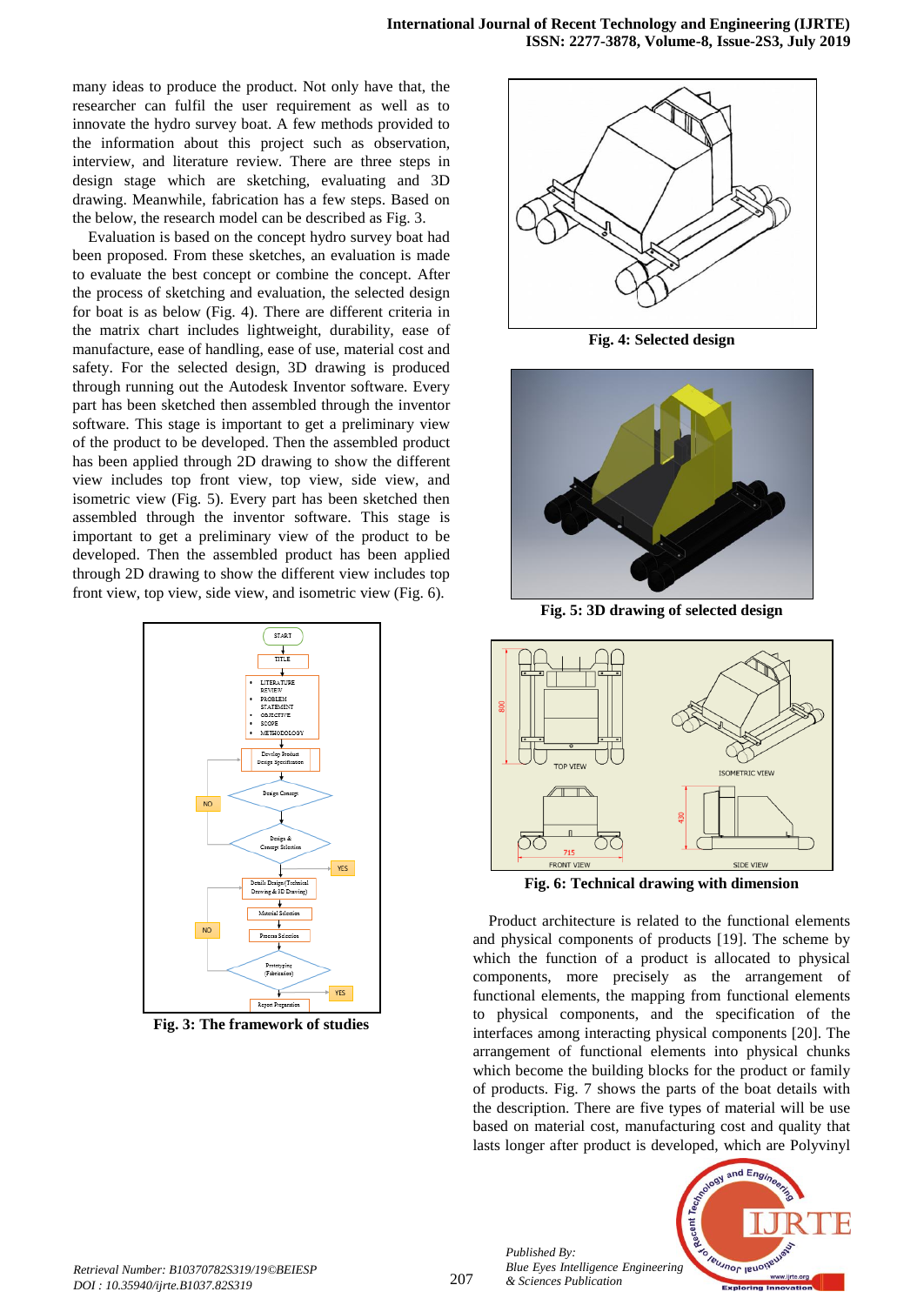Chloride (PVC), perspex, sheet metal and aluminium. PVC are often lighter, less expensive. PVC provide smoother wall surfaces that reduce fluid friction and resistance to flow. The physical properties of PVC allow designers and specifiers a high degree of freedom when designing products where PVC acts as a replacement or refurbishment. The Poly (methyl methacrylate) (PMMA), also known as acrylic or acrylic glass as well as by the trade names Crylux, Plexiglas, Acrylite, Lucite, and Perspex, is a transparent thermoplastic often used in sheet form as a lightweight or shatter-resistant alternative to glass [21]. Then, the sheet metal is metal formed by an industrial process into thin, flat pieces. Sheet metal is one of the fundamental forms used in metalworking and it can be cut and bent into a variety of shapes. Sheet metal is available in flat pieces or coiled strips [22]. Then, the aluminium bar is a solid wrought product that is long in length in relation to its small cross-sectional dimensions. Aluminium is a lightweight for their size. They also have a very thin layer of their oxides on the surface, which stops air and water getting to the metal, so aluminium resist corrosion. These properties make the two metals very useful [23] (Fig. 8).



**Fig. 7: Modular architecture based on selected design**



**Fig. 8: Material used to fabricate the boat**

In term of production quantity, the fabrication process is different from the manufacturing process. The fabrication process is a process to make only one product rather than manufacturing process that focus on large-scale production. In the low-cost for hydro survey project, fabrication is use for the whole process. In the making of boat design to become a real product, several processes have been used to

fabricate the boat. There are several steps for boat making process. The base of the boat is made using PVC pipes to float the boat. Aluminum bars (U-channel) are cut into desire dimension of the boat as support between platform and pipes. The platform of the boat is build using a flat sheet metal (Galvanized) and mounted on the top of the pipes. Assemble the RC component such as, propeller motor, servo and battery on the boat. The next step is fabricating the housing part. This complex part was create using sheet metal. Bending machine was used to bend the sheet metal to shape an angle of the housing. To strengthen the housing, aluminium U-channel is used to support of the housing angle. Then, the housing part was assembled to the platform of the boat. The next fabrication is wing which is using the sheet metal. There are two wings attached to the housing that are located at the back of the boat. Then, the electronic component is installed such as ESC (Electronic Speed Controller) BEC (Battery Eliminator Circuit). The next step is fabricating the boat cover. The sheet metal is cut into two pieces according to the specified dimension. Then, cut the Perspex to make the front and top cover of the boat. Next, two more pipes are attached to get more balance during testing. The hydrology equipment is also one of the factors for the addition of a pipe on the boat. Finally, all parts of the boat are sprayed with black and yellow colors. Then, the boat were tested to collect data (Fig. 9). There are several stages involve in such as designing process, material selection, project costing, and tools or equipment could be used to develop the product. There are some problems occur but had been solved at the end of the fabrication process [24]-[26]. The expected result for this study is hydro survey boat can give the best performance during the process of collecting data (environmental impact assessment) [27]- [30]. Moreover, the hydro survey boat can give a huge impact in terms of safety to the user compared to the manual boat.



**Fig. 9: Final Product** 

## **IV. RESULTS AND DISCUSSION**

In the product development process, the fabrication of Hydro Survey Boat is due to the inefficiency of manual boat during hydrology process. This is because the manual boat is expensive in terms of logistic and dangerous to the



*Published By:*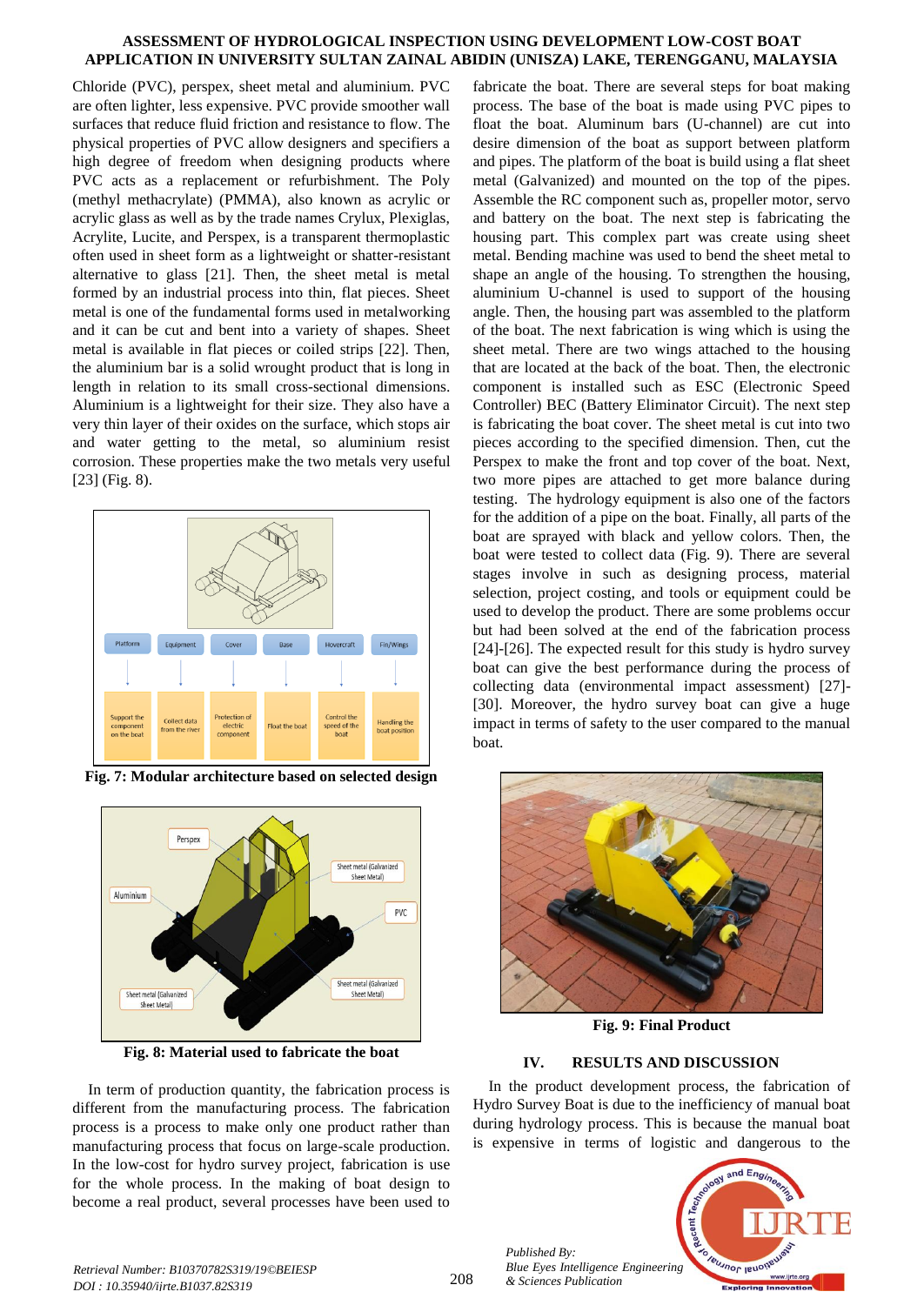researcher during hydrology survey **(**Fig. 10). Because there is a weakness of manual boat, the researcher get an idea to develop the low cost hydro survey boat. The first edition of the boat was called Boat Version 1 has been developed using low cost material as a testing product (Fig. 11). After the Boat Version 1 was produced, there were some improvements that needed to be made, especially in terms of the balance and strength of the boat body. This problem has been identified during the test in the UniSZA lakes. The heavier hydrographs as compared to the buoyancy at the bottom of the boat have resulted in imbalances when researchers controlled bots. Boat speed is also limited when the water floods the front of the boat. So, the researcher have developed the Boat Version 2 by improving the disadvantages of Boat Version 1 to ensure the objectives of this study can be achieved (Fig. 12).



**Fig. 10: Dangerous position of researcher on the boat**



**Fig. 11: The first product (Boat Version 1)**



**Fig. 12: Boat Version 2**

This testing is to show the differences between three factors which is cost, manpower, and time consume during hydrology survey work. With supply voltage 12 Volt DC, the boat version 2 is controlled by one operator and the operational distance for this test is 15 meter alongside the river to see the balancing and handling of the boat. The same testing which is floating test was conducted to the boat version 1 before renovate this boat. Below is the data collected then formed on the Table 1. This table show three important factors including cost, manpower and time. The cost (RM) refer to the cost of logistic and cost during survey was conducted. The manpower refer to the number of staff and for time (hours) refer to the time consume for one station during hydro survey work.

**Table 1: Data collection of cost (RM), manpower and time** 

| ------                |      |          |         |  |  |  |  |
|-----------------------|------|----------|---------|--|--|--|--|
|                       | Cost | Manpower | Time    |  |  |  |  |
|                       | (RM) |          | (Hours) |  |  |  |  |
| Manual                | 50   |          |         |  |  |  |  |
| <b>Boat Version 1</b> | 30   |          |         |  |  |  |  |
| <b>Boat Version 2</b> |      |          |         |  |  |  |  |

Based on Fig. 13, cost of manual method is the highest than method using boat version 1 and boat version 2. This is because the surveyor need to rent a truck or 4WD car for transportation to transfer the bigger boat to the field work. It can cause more money will be spent for this operation. The time consume by using the conventional boat also highest. The trend in the graph shows that the latest development product which is boat version 2 is more relevant to be used in hydro survey work based on aspect low-cost, less manpower, and less time consume. The benchmark for boat version 1 and boat version 2 in this testing is the manual method. The result was translate into the graph to make comparison between three validation of data collection by using manual method, Boat Version 1, and Boat Version 2. The data collection were included width (river crosssection), depth, and velocity of the river. Table 2, Table 3, Table 4 show the data collection using manual method, boat version 1 and boat version 2. Then, Table 5 to make a comparison between manual method, Boat version 1, and Boat version 2.



**Fig. 13: Graph of cost (RM), manpower and time (hours)**



*Published By:*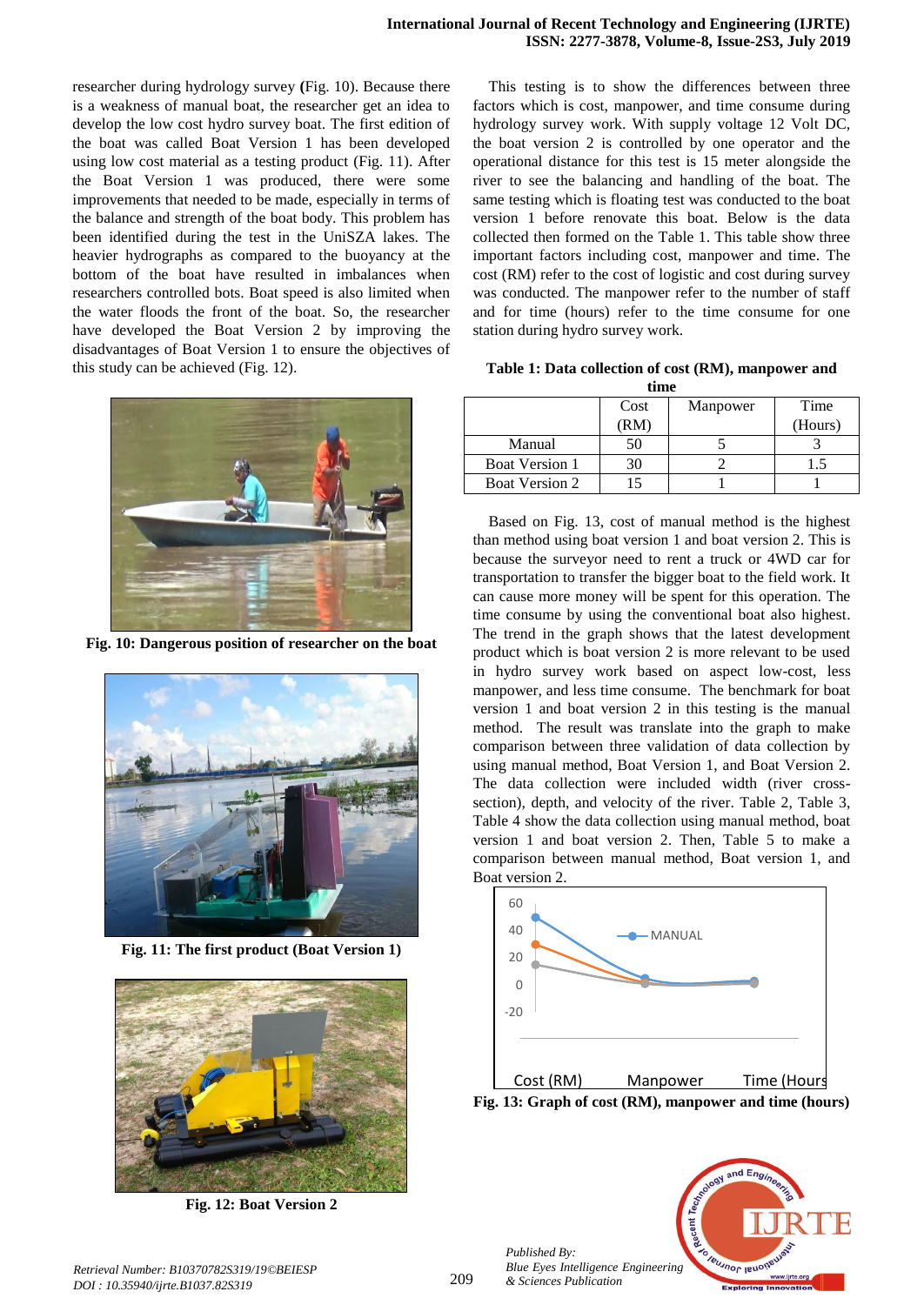#### **Table 2: Data collection using manual method**

| LEFT > RIGHT   |              |       |      |       |  |  |  |
|----------------|--------------|-------|------|-------|--|--|--|
| Width (m)      | $8*$<br>$1*$ |       |      |       |  |  |  |
| Depth $(m)$    |              | 0.5   | 0.8  | 0.71  |  |  |  |
| Velocity (m/s) |              | 0.029 | O 01 | 0.024 |  |  |  |

| $Q1: A1xV1 =$    | $0.5 \times 1 \times 0.5 \times 0.029 =$  | 0.0073 |
|------------------|-------------------------------------------|--------|
| $Q2: A2xV2 =$    | $0.5 (0.8 + 0.5)2 \times 0.01 =$          | 0.013  |
| $Q3: A3xV3 =$    | $0.5 \times 2 \times 0.71 \times 0.024 =$ | 0.017  |
| <b>DISCHARGE</b> | $Q1+Q2+Q3=$                               | 0.0373 |

#### **Table 3: Data collection using Boat Version 1**

| LEFT > RIGHT                                |  |  |  |  |  |  |  |
|---------------------------------------------|--|--|--|--|--|--|--|
| 8*<br>1 *<br>Width (m)                      |  |  |  |  |  |  |  |
| 0.75<br>0.71<br>0.5<br>Depth                |  |  |  |  |  |  |  |
| 0.023<br>0.153<br>0.026<br>Velocity $(m/s)$ |  |  |  |  |  |  |  |

| $Q1: A1xV1 =$    | $0.5 \times 1 \times 0.5 \times 0.153 =$  | 0.038  |
|------------------|-------------------------------------------|--------|
| $Q2: A2xV2 =$    | $0.5 (0.75 + 0.5)2 \times 0.023 =$        | 0.0288 |
| $Q3: A3xV3 =$    | $0.5 \times 2 \times 0.71 \times 0.026 =$ | 0.0185 |
| <b>DISCHARGE</b> | $Q1+Q2+Q3=$                               | 0.0853 |

**Table 4: Data collection using Boat Version 2**

| LEFT > RIGHT                |  |     |      |  |  |  |
|-----------------------------|--|-----|------|--|--|--|
| 8*<br>1*<br>10<br>Width (m) |  |     |      |  |  |  |
| Depth $(m)$                 |  | 0.5 | በ 79 |  |  |  |
| Velocity $(m/s)$            |  |     |      |  |  |  |

| $Q1: A1xV1 =$    | $0.5 \times 1 \times 0.5 \times 0.051 =$  | 0.013 |
|------------------|-------------------------------------------|-------|
| $Q2: A2xV2 =$    | $0.5(0.79 + 0.5)2 \times 0.01 =$          | 0.013 |
| $Q3: A3xV3 =$    | $0.5 \times 2 \times 0.71 \times 0.023 =$ | 0.016 |
| <b>DISCHARGE</b> | $Q1+Q2+Q3=$                               | 0.042 |

| Table 5: Data collection of equipment validation |  |
|--------------------------------------------------|--|
|--------------------------------------------------|--|

|                       | Depth | Velocity |           |
|-----------------------|-------|----------|-----------|
|                       | (m)   | (m/s)    | $(m^3/s)$ |
| MANUAL                | 0.8   | 0.029    | 0.0373    |
| <b>BOAT VERSION 1</b> | 0.75  | 0.153    | 0.0853    |
| <b>BOAT VERSION 2</b> | 0.79  | 0.051    | 0.042     |

Based on Fig. 14, it is found that there is significant difference between Boat Version 1 and manual method. The measurement reading for depth is 0.05 meter lower than manual method. The measurement reading for velocity of Boat Version 1 is 0.123 higher that manual method. It is found that the Boat Version 1 is unstable and unbalance during testing. The front part of the boat that hold the sonar (to measure the depth), the current meter sensor are too much weight and effect the boat stability. Then, some renovation have been made to Boat Version 2, the result is quite accurate with manual method. The depth reading is 0.079 meter, 0.01 meter lower than manual method. The velocity reading is 0.051, 0.022 higher than manual method. So, the graph conclude that the Boat Version 2 testing equipment is more valid than Boat Version 1.



**Fig. 14: The equipment validation**

### **V. CONCLUSION**

The river restoration projects and naturalization applications in developed countries to improve, mitigate, or to enhance lost water resource values. in fact, people should realize that our river needs to be taken care of and should have an effort to improve the river. this study improved the balancing and stability of the boat to get more accurate data as manual method during hydro survey process. the better result gets from this study in terms of cost, manpower, time consume after several improvements. the hydro survey boat project for measuring river environment could increase the total productivity of that human labor, and thereby reduce ecological damage and avoid an accident during researching on site. besides, to minimizing environmental and human cost, the low-cost automatic boat can benefit the user for by increasing the accuracy of collecting data.

### **ACKNOWLEDGMENT**

The author would like to thank kpm for providing financial sup-port for this research on the srgs: pembangunan pemodelan luahan persekitaran ekohidrologi di tasik kenyir, hulu terengganu, terengganu. (unisza/2017/srgs/17) – r0019-r017, frgs 2017 potential effects of climate change on streamflow, based on the occurrence of severe floods in east and west coasts of malaysia peninsular river basins  $(frgs/1/2017/wab05/unisza/01/ 1)$  -  $rr22$  and department of irrigation and drain-age malaysia for the secondary data and east coast environmental research institute (eseri), universiti sultan zainal abidin (unisza) give permission to use research facilities and supporting in this research.

### **REFERENCES**

*Published By:*

*& Sciences Publication* 

1. M. K. A. Kamarudin, M. E. Toriman, N. A. Wahab, H. Juahir, A. Endut, R. Umar, and M. B. Gasim, "Development of stream classification system on tropical areas with statistical approval in Pahang River Basin, Malaysia," Desalination and Water Treatment, 96, 2017, pp. 237-254.



*Retrieval Number: B10370782S319/19©BEIESP DOI : 10.35940/ijrte.B1037.82S319*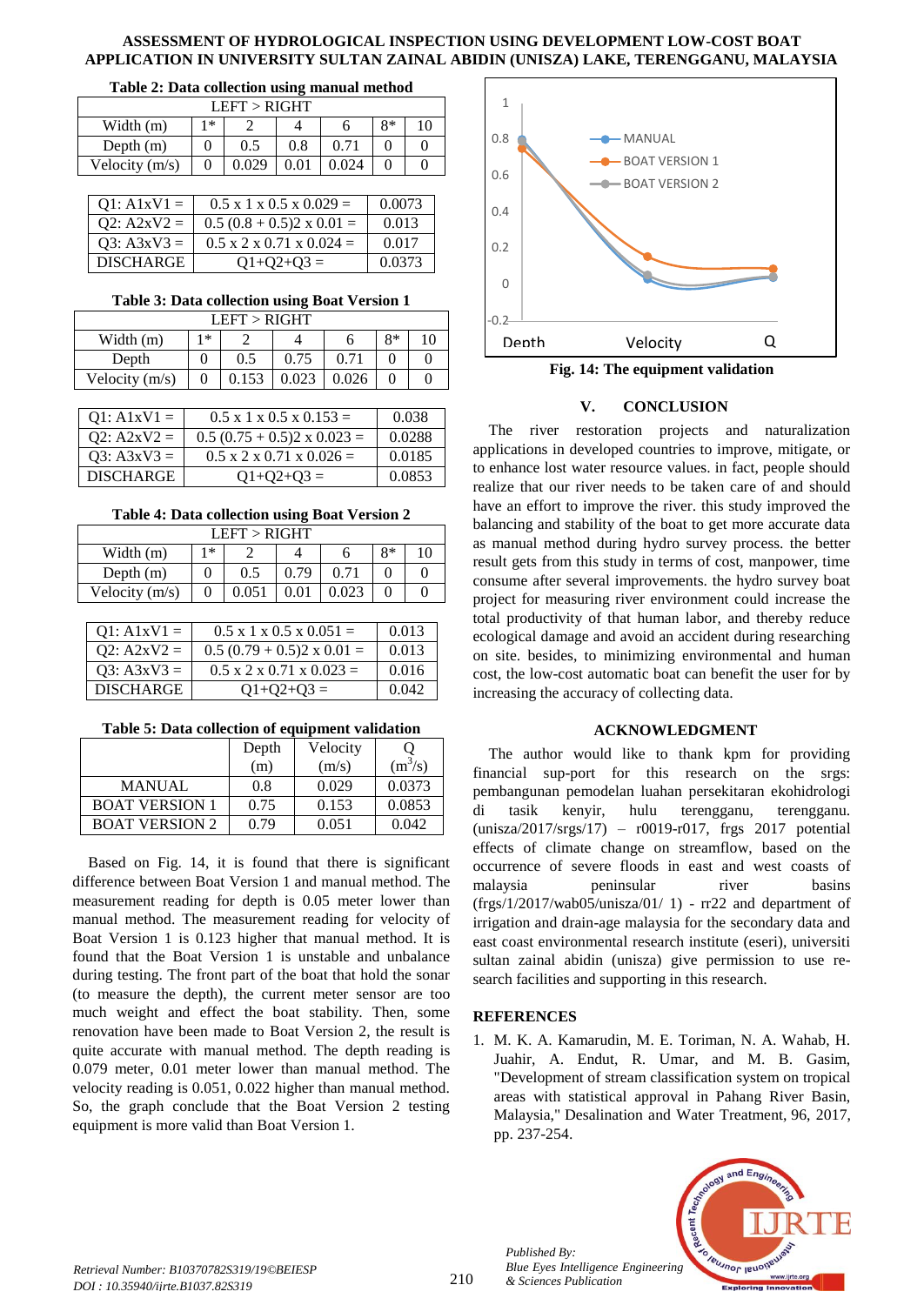- 2. H. Juahir, M. B. Gasim, M. K. A. Kamarudin, A. Azid, N. S. Hairoma, M. H. M. Saad, and M. Mokhtar, "Assessment by multivariate analysis of groundwater between low and high tides interactions in east coast of Terengganu," International Journal of Engineering and Technology, 7(3.14), 2018, pp. 80-84.
- 3. I. M. Sujaul, M. I. Ali, N. I. Ramli, M. E. Toriman, M. K. A. Kamarudin, H. Juahir, and M. B. Gasim, "Spatial variation characteristics of selected soils in the Tasik Chini Watershed, Pahang, Malaysia," International Journal of Engineering and Technology, 7(3.14), 2018, pp. 360-365.
- 4. D. L. Rosgen, Applied River Morphology. Colorado: Wildland Hydrology, 1996.
- 5. J. MacMahan, "Hydrographic surveying from personal watercraft," Journal of Surveying Engineering, 127(1), 2001, pp. 12–24.
- 6. J. A. Sciortino, Fishing Harbour Planning, Construction and Management. Rome: Food and Agriculture Organization of the United Nations, 2010.
- 7. M. E. Toriman, M. K. A. Kamarudin, M. B. Gasim, J. Mokhtar, N. A. A. Azlina, and P. Lun, "Water quality status and hydrological analysis in upper tropical river, Malaysia," International Journal of Agriculture and Crop Science, 4(2), 2012, pp. 33-39.
- 8. A. S. M. Saudi, M. K. A. Kamarudin, I. S. D. Ridzuan, R. Ishak, A. Azid, and Z. I. Rizman, "Flood risk index pattern assessment: Case study in Langat river basin," Journal of Fundamental and Applied Sciences, 9(2S), 2017, pp. 12-27.
- 9. N. H. Sulaiman, M. K. A. Kamarudin, M. E. Toriman, H. Juahir, F. M. Ata, A. Azid, and A. Arfan, "Relationship of rainfall distribution and water level on major flood 2014 in Pahang River Basin, Malaysia," EnvironmentAsia, 10(1), 2017, pp. 1-8.
- 10.A. J. Kerr, and D. F. Dinn, The use of robots in hydrography," International Hydrographic Review, 62(1), 2015, pp. 41-52.
- 11.M. E. Toriman, M. K. A. Kamarudin, M. Idris, N. R. Jamil, M. B. Gazim, and N. A. A. Aziz, "Sediment concentration and load analyses at Chini River, Pekan, Pahang Malaysia," Research Journal of Earth Sciences, 1(2), 2009, pp. 43-50.
- 12.M. E. Toriman, F. M. Ata, M. K. A. Kamarudin, and M. Idris, "Bed-load sediment profile and effect of river bank erosion on river cross-section," American Journal of Environmental Sciences, 9(4), 2013, pp. 292-300.
- 13.M. K. A. Kamarudin, M. E. Toriman, M. H. Rosli, H. Juahir, N. A. A. Aziz, A. Azid, S. F. M. Zainuddin, and W. N. A. Sulaiman, "Analysis of meander evolution studies on effect from land use and climate change at the upstream reach of the Pahang River, Malaysia," Mitigation and Adaptation Strategies for Global Change, 20(8), 2015, pp. 1319-1334.
- 14.F. M. Ata, M. K. A. Kamarudin, N. Yaakub, N. A. Wahab, M. E. Toriman, H. Juahir, M. B. Gasim, Sunardi, A. A. A. Halim, M. N. A. A. Raoff, and M. N. Haris, "Impact of hydrological study to water quality status in Kuantan River, Pahang, Malaysia," International Journal of Engineering and Technology, 7(3.14), 2018, pp. 35- 43.
- 15.E. C. Bouwmeester, and A. W. Heemink, "Optimal line spacing in hydrographic survey," International Hydrographic Review, 70(1), 1993, pp. 37-48.
- 16.D. Popielarczyk, "Application of global navigation satellite system and hydroacoustic techniques to safety of inland water navigation," Archives of Transport, 23(2), 2011, pp. 191-207.
- 17.M. K. A. Kamarudin, M. E. Toriman, N. H. Sulaiman, F. M. Ata, M. B. Gasim, A. Muhamad, W. A. Yusoff, M. Mokhtar, M. A. Amran, and N. A. A. Aziz, "Classification of tropical river using chemometrics technique: Case study in Pahang River, Malaysia," Malaysian Journal of Analytical Sciences, 19(5), 2015, pp. 1001-1018.
- 18.N. A. Wahab, M. K. A. Kamarudin, A. Anuar, F. M. Ata, N. H. Sulaiman, N. B. Baharim, N. S. Harun, and N. A. Muhammad, "Assessments of lake profiling on temperature, Total Suspended Solid (TSS) and turbidity in the Kenyir Lake, Terengganu, Malaysia," Journal of Fundamental and Applied Sciences, 9(2S), 2017, pp. 256-278.
- 19.K. T. Ulrich, Product Design and Development. Telangana: Tata McGraw-Hill Education, 2003.
- 20.K. Ulrich, "The role of product architecture in the manufacturing firm," Research Policy, 24(3), 1995, pp. 419–440.
- 21.M. Berins, Plastics Engineering Handbook of the Society of the Plastics Industry. Berlin: Springer Science and Business Media, 1991.
- 22.V. S. Lodhi, and P. A. K. Jain, "A review of experimental study of spring back effect of aluminum sheet metal," International Journal of Engineering Sciences and Research Technology, 3(4), 2014, pp. 8033-8036.
- 23.J. R. Davis, Alloying: Understanding the Basics. Ohio: ASM International, 2001.
- 24.L. Amelia, D. A. Wahab, C. H. C. Haron, N. Muhamad, and C. H. Azhari, "Initiating automotive component reuse in Malaysia," Journal of Cleaner Production, 17(17), 2009, pp. 1572-1579.
- 25.N. Subramanian, and R. Ramanathan, "A review of applications of Analytic Hierarchy Process in operations management," International Journal of Production Economics, 138(2), 2012, pp. 215-241.
- 26.M. Chavan, "An appraisal of environment management systems: A competitive advantage for small businesses," Management of Environmental Quality: An International Journal, 16(5), 2005, pp. 444-463.
- 27.M. K. A. Kamarudin, M. E. Toriman, H. Juahir, A. Azid, M. B. Gasim, A. S. M. Saudi, R. Umar, N. H. Sulaiman, F. M. Ata, A. M. Mustafa, and M. A. Amran, "Assessment of river plan change using RS and GIS technique," Jurnal Teknologi, 76(1), 2015, pp. 31-38.
- 28.A. Azid, H. Juahir, M. E. Toriman, A. Endut, M. K. A. Kamarudin, A. Rahman, and M. Nordin. "Source apportionment of air pollution: A case study in Malaysia," Jurnal Teknologi, 72(1), 2015, pp. 83-88.



*Retrieval Number: B10370782S319/19©BEIESP DOI : 10.35940/ijrte.B1037.82S319*

*Published By:*